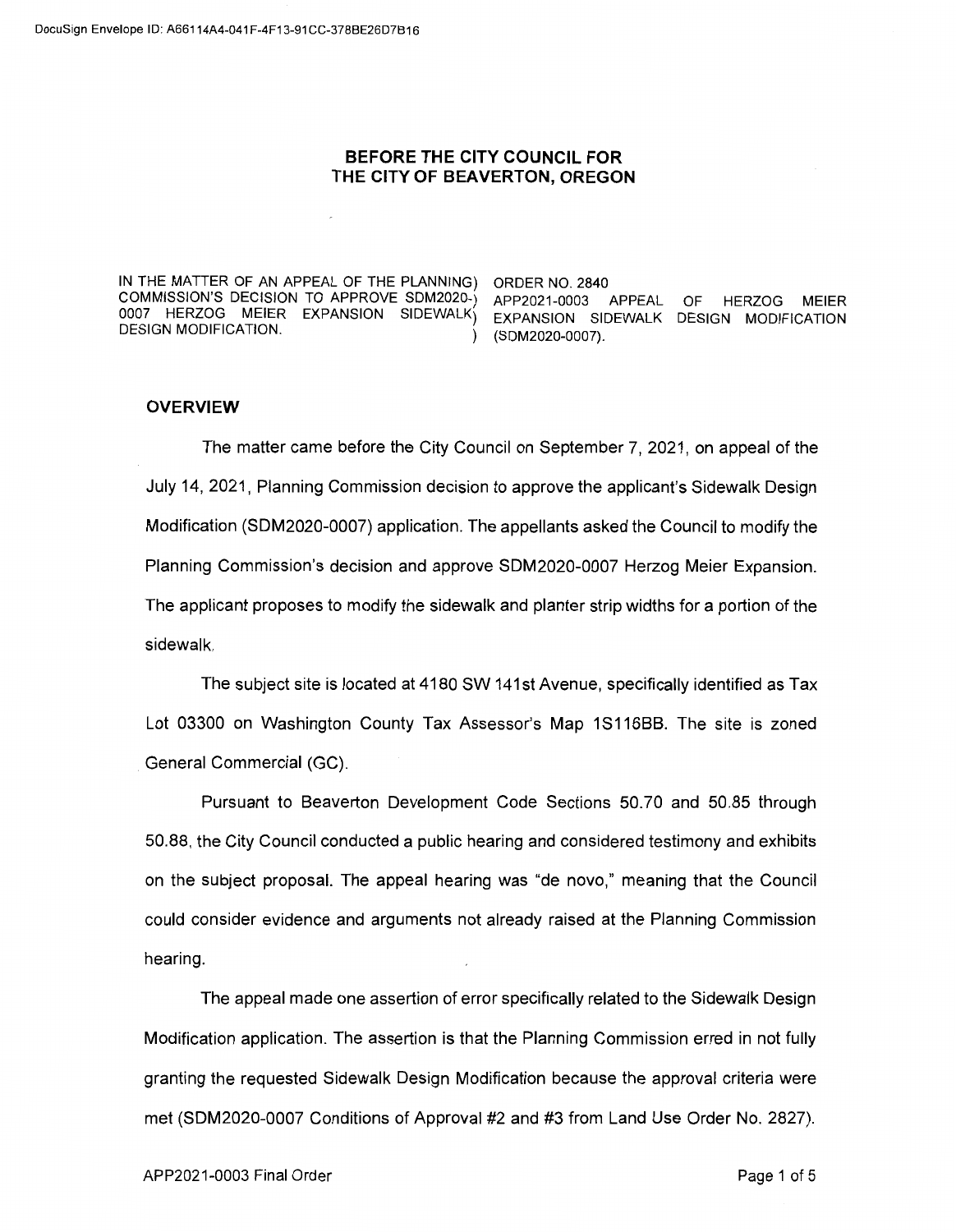The appellants asserted that the design required by the Conditions of Approval would result in reconstructed sidewalks along SW Whitney Way that are unsafe, abrupt, and unsightly; whereas the appellants' proposed design would retain a sidewalk free of transitions. Regarding SW Tualatin Valley Highway, the appellants asserted that the approval criteria authorize sidewalk modifications to avoid existing local physical conditions, such as the nine existing structures and utility devices, that prevent the construction of a standard sidewalk. Additionally, the SW Tualatin Valley Highway frontage design, as approved by the Planning Commission, is not reasonable and will result in substantial unnecessary expense because of: 1) the removal of two existing monument signs, as well as seven light poles, along the southern edge of the parking lot; 2) either the unnecessary removal of a PGE utility pole or an unsightly sidewalk design that jogs around the pole; 3) the inconsistency with other Conditions of Approval that require the planters and plaza to remain; and 4) the inconsistency in the sidewalk design as it relates to the surrounding developments.

After the close of the hearing, the Council discussed the appellants' assertion and the challenged conditions of approval on each frontage. Regarding SW Whitney Way, the Council found that Engineering Design Manual allows for transitions between different sidewalk corridors and provides transition standards that result in a safe sidewalk. Additionally, Council found that four-foot-wide sidewalks do not meet the Beaverton Development Code because the City has a minimum five-foot sidewalk width to ensure appropriate width for passing on sidewalks, which is consistent with Public Right of Way Accessibility Guidelines adopted as part of the City's ADA Transition Plan. For these reasons, the Council endorsed Condition of Approval #2 from Land Use Order No. 2827 as approved by the Planning Commission.

Regarding SW Tualatin Valley Highway, the Council expressed uncertainty about the Oregon Department of Transportation's (ODOT) actual need for the four feet of right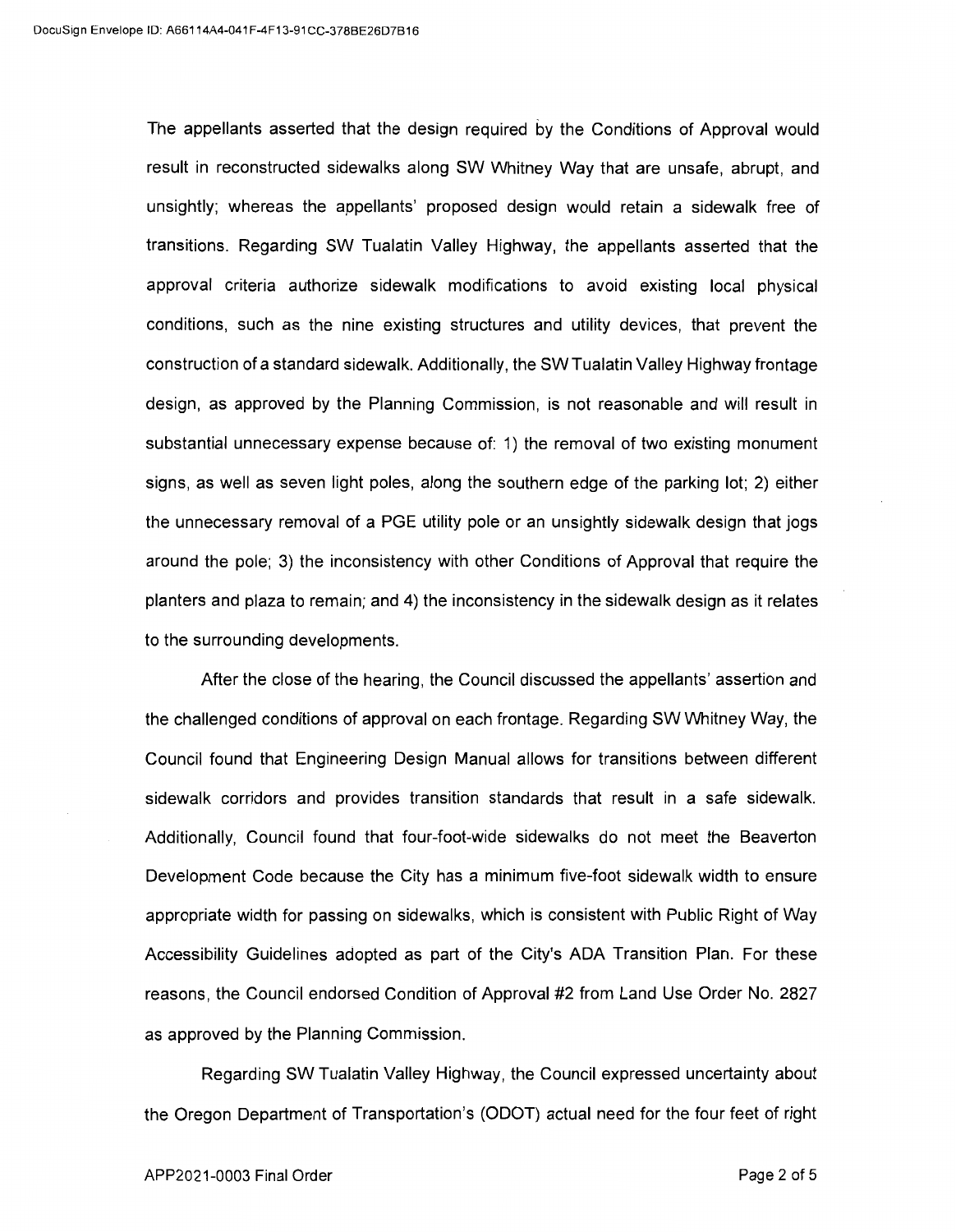of way donation and because ODOT was not present at the hearing, the Council was unable to obtain additional information about ODOT's plans. The Council also expressed uncertainty that the trip generation methodology based on the increase in square footage that was required by the City was the most appropriate methodology for measuring the likely transportation impacts of the proposal on SW Tualatin Valley Highway. Because of these uncertainties regarding the nature and extent of ODOT's public need, which the four-foot right of way donation and frontage improvements conditioned along SW Tualatin Valley Highway in Land Use Order No. 2824 were designed to address, the Council did not condition any right of way donation. Without an increase in right of way width, the curb will remain in its location until ODOT obtains additional right of way at a later time; so, the frontage improvements proposed by the applicant will meet or exceed the adopted street cross section for an Arterial (Engineering Design Manual Standards Drawing 200-1) and no Sidewalk Design Modification is required for this frontage. Therefore, the Council directed staff to delete Sidewalk Design Modification Condition of Approval #3 from Land Use Order No. 2827.

The Council, after holding the public hearing and considering all oral and written testimony, affirms the Planning Commission approval on appeal and approves SDM2020- 0007, Herzog Meier Expansion, subject to the modified Conditions of Approval as identified below. The Council finds that there is substantial evidence in the entire record to find that, with the inclusion of the Conditions of Approval, all the approval criteria are met. The Council adopts and incorporates by reference the Agenda Bill (No. 21222) and exhibits of August 31, 2021; Staff Supplemental Memorandum dated September 7, 2021, with associated exhibits; and testimony submitted orally and in writing at the public hearing on September 7, 2021, as findings demonstrating that the applicant meets the Approval Criteria for Sidewalk Design Modification (SDM2020-0007) approval. In the event that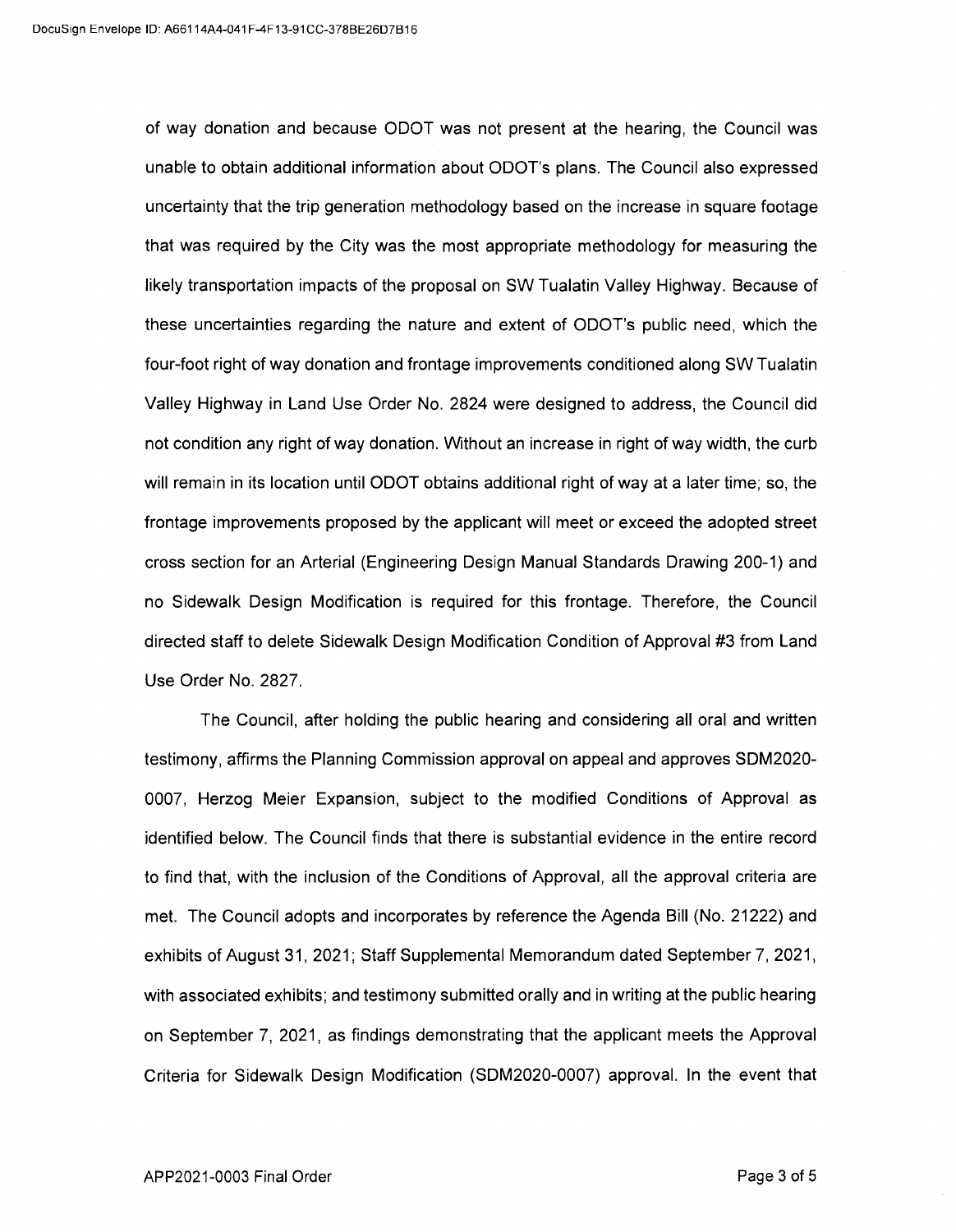there is a conflict between this Final Land Use Order and the referenced documents, this Order takes precedence and controls.

Therefore, **IT IS HEREBY ORDERED** that **APP2021-0003 is APPROVED** and the Planning Commission's **APPROVAL of SDM2020-0007 is AFFIRMED,** based on the testimony, reports and exhibits, and evidence presented during the public hearing on the matter and based on the facts, findings, and conclusions found in Agenda Bill No. 21222; Staff Memorandum dated September 7, 2021; and this Final Land Use Order. SDM2020- 0007 is subject to the following Conditions of Approval:

## **A. General Conditions, the applicant shall:**

1. Ensure that the major Modification of a Conditional Use (CU2020-0006) and Design Review Three (DR2020-0079) applications have been approved and are consistent with the submitted plans. (Planning/LR)

## **B. Prior to issuance of the site development grading permit, the applicant shall:**

2. Submit revised plans showing a five-foot-wide sidewalk with 5.5-foot-wide planter strip instead of a four-foot-wide sidewalk with 6.5-foot-wide planter strip along the western half of the site's SW Whitney Way frontage, which transitions to a five-foot-wide sidewalk with 6.5-foot-wide planter strip along the remainder of the frontage. (Planning/LR)

Motion **CARRIED,** by the following vote:

| AYES:                | Councilors Fagin, Hasan, Mitchell, San Soucie, Tivnon and Mayor Beaty |
|----------------------|-----------------------------------------------------------------------|
| NAYS:                | None                                                                  |
| <b>ABSTAIN: None</b> |                                                                       |
| <b>ABSENT:</b> None  |                                                                       |

Dated this 14<sup>th</sup> day of September, 2021.

CITY COUNCIL FOR BEAVERTON, OREGON